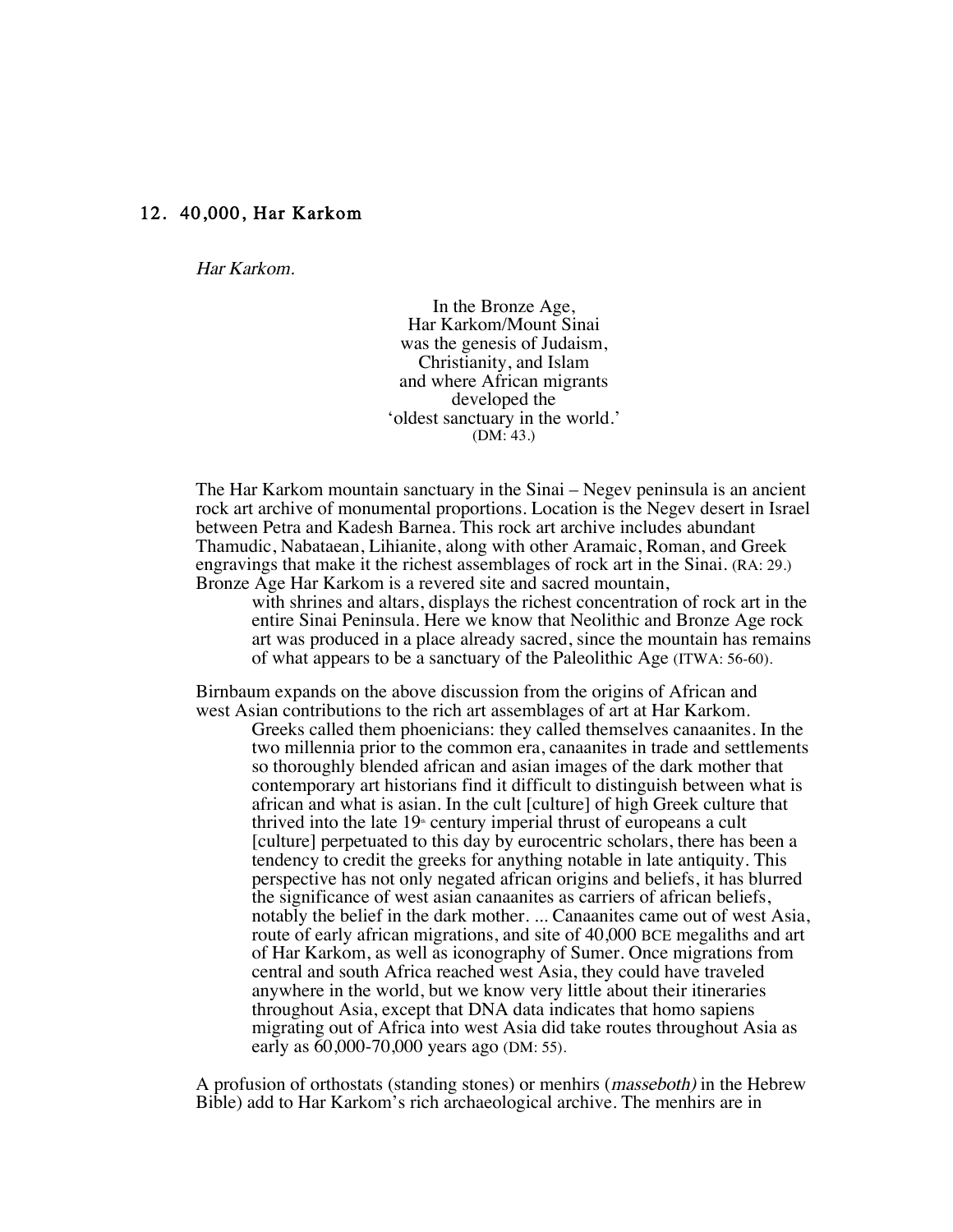alignments or circular formations, some as large as thirty orthostats. Not infrequently these standing stones are natural anthropomorphic or zoomorphic shapes with (sometimes) human heads that include engraved facial features. Although some of these finds are from the late Upper Paleolithic c. 40,000-30,000 BCE, most are from the  $4<sup>n</sup>$  to  $3<sup>n</sup>$  millennia BCE. In *World Rock Art*, Jean Clottes suggests that menhirs (masseboth) are universal shamanistic resources that mediate between humans and nature. (WRA: 102, 112.) A further understanding is that these stones represent gods or ancestral spirits. (SSD: 33.) Additional Har Karkom finds from this period include courtyards, memorial remains, and several altars plus other living sites. (RA: 31.) Anati adds that the Har Karkom mountain plateau with upwards of 40,000 figures, was revered as a sacred space. (RA: 33.)

In the BAC Period [Bronze Age Complex: Late Chalcolithic and Early Bronze Age and beginning of the Middle Bronze Age,  $4^{\circ}$  and  $3^{\circ}$  millennia BCE (RA: 23-33)], when *living sites* were located at the foot of the mountain, the remains of hundreds of living structures with stone foundations testify to the broad dimension of many groups that came to the foot of Har Karkom, numbering perhaps in the thousands of people. It was the mountain plateau, however, with over 40,000 figures, that they revered as the sacred space (RA: 33).

In the Bronze Age, Har Karkom/Mount Sinai was the genesis of Judaism, Christianity, and Islam and where African migrants developed the 'oldest sanctuary in the world.' (DM: 43.) Har Karkom is the Muslim name and Mount Sinai is the Christian and Jewish name. Relative to an overview of the origins of religions – and – the African origins of Homo sapiens, the following is an excerpt from the Re-Genesis entry: 3,000,000-1,000,000 BCE, Crucial Aspects of Hominid Evolution and Dark Mothers plus Later Migrations.

Not only were these true human Africans the first to sail and use technology but they also appear to have been the first to venerate the African dark mother. Archaeologist Emmanuel Anati confirms that by 50,000 BCE migrating Africans were inscribing ritual inscriptions in the caves and cliffs in all continents (AO: 1-2). Ancient Africans were using aniconic signs and symbols such as the color ochre red and pubic V (vulva) and subsequently dispersed these practices throughout what would become a new global village (AO, RGS.) (RGS: 3,000,000, Overview of Hominid Evolution Including Dark Mothers and Later Migrations).

The oldest sanctuary in the world was created c. 40,000 BCE by migrating Africans at the place Jews and Christians call Mt. Sinai and Muslims called Har Karkom [and] may be the unacknowledged place of origin of worlds. After 25,000 BCE, icons and images of the dark mother [were] found along African migration routes [including caves] throughout the world. More signs, icons, and images of the dark mother were dispersed after 10,000 BCE throughout the region called Europe (AO: 1-2).

If the origin of the three-main western monotheistic religions was Har Karkom/ Mount Sinai – and – if the origins of Har Karkom/Mount Sinai were migrating Africans who were the first to venerate Dark Mothers, then what might be the correlation between organized religions and African Dark Mothers? Selected key words to launch such an inquiry might include: Mecca or Berekhat Ram. Also see: Kubat; Kubaba; Kupapa; Kybebe; Cubebe; Cybele; plus, black Isis.

## Further Har Karkom research:

Anati, Emmanuel. Palestine before the Hebrews: A History, from the Earliest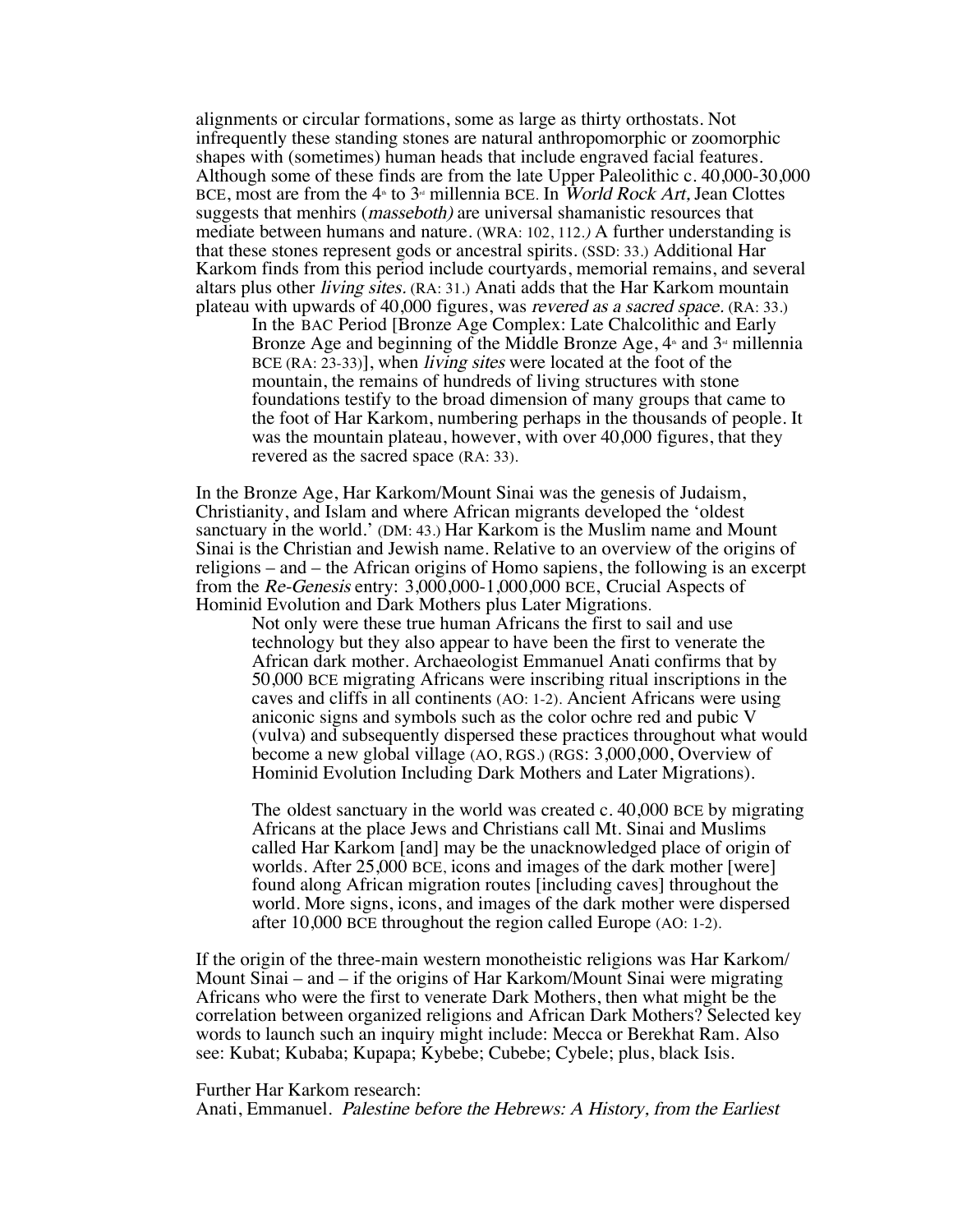Arrival of Man to the Conquest of Canaan. New York, NY: Knopf, 1963. (PB.)

- .. Rock-Art in Central Arabia. Vol. I. Louvain, France: Institute Orientaliste, 1968. (RACA.)
	- \_\_\_\_\_. World Rock Art: The Primordial Language. Capo di Ponte, Italy: Edizioni del Centro, 1993. (WRAP.)
- \_\_\_\_\_. The Mountain of God: Har Karkom. New York, NY: Rizzoli, 1986. (MGHK)
- \_\_\_\_\_. "International Symposium on Prehistoric and Tribal Art." The Biblical Archaeologist 59.2 (Jun. 1996): 131. (ISP.)
- . "The Rock Art of the Negev Desert." Near Eastern Archaeology 62.1 (Mar. 1999): 22-34. (RA.)
- \_\_\_\_\_. "The Riddle of Mount Sinai: Archaeological Discoveries at Har Karkom." Studi Camuni, n. 21. Valcamonica Brescia: Edizioni del Centro, 2001. (RMS.)
- \_\_\_\_\_. "Introducing the World Archives of Rock Art (WARA): 50,000 Years of Visual Arts." Valcamonica Symposium, Capo di Ponte, Edizioni del Centro. New Discoveries, New Interpretations, New Research Methods XXI (2004). 51-69. (ITWA.)
- Anati, Emmanuel, and Molly Dewsnap Meinhardt. Mysteries of the Bible: From the Location of Eden to the Shroud of Turin: A Collection of Essays Published by the Biblical Archaeology Society. Washington, DC: Biblical Archaeology Society, 2004. (MOB.)
- Birnbaum, Lucia Chiavola. Dark Mother: African Origins and Godmothers. San Jose, CA: Authors Choice Press, 2001. (DM.)
- \_\_\_\_\_. "African Origins with a Semitic Overlay: Dark Mother of Ancient Europeans." Papers presented at the World Conference on Matriarchal Studies. Luxemburg, 5-7 Sep. 2003. (AO.)
- Clottes, Jean, and Guy Bennett. World Rock Art: Conservation and Cultural Heritage. Los Angeles, CA: Getty Conservation Institute, 2002. (WRA.)
- Kerkeslager, Allen. "Jewish Pilgrimage and Jewish Identity in Hellenistic and Early Roman Egypt." Ed. David Frankfurter. Pilgrimage and Holy Space in Late Antique Egypt. Religions in the Graeco-Roman World, Vol. 134. Leiden, Netherlands: Brill, 1998. 146-213. (JP.)

Further research on ancient spiritual traditions and rituals and the possible impact on subsequent religions and moralizing Gods:

- Boyer, P. The Naturalness of Religious Ideas: A Cognitive Theory of Religion. Berkeley, CA: University of California Press, 1994. (NR.)
- \_\_\_\_\_. "Evolution of the Modern Mind and the Origins of Culture: Religious Concepts as a Limiting Case." Evolution and the Human Mind: Modularity, Language and Meta-Cognition. Eds. P. Carruthers, and A. Chamberlain. Cambridge, England: Cambridge University, 2000. 93-112. (EM.)
- Collins, Christopher. Paleopoetics: The Evolution of the Preliterate Imagination. New York, NY: Columbia University Press, 2013. (PE.)
- Dunbar, Robin Ian MacDonald, Chris Knight, and Camilla Power, Eds. The Evolution of Culture: A Historical and Scientific Overview. Edinburgh, Scotland: University Press, 1999. 122-128. (EC.)

Greenspan, Stanley and Stuart Shanker. The First Idea: How Symbols, Language, and Intelligence Evolved from Our Early Primate Ancestors to Modern Humans. Cambridge, MA: Da Capo Press, 2004. (FI.)

Harder, Ben. "Evolving in Their Graves: Early Burials Hold Clues to Human Origins." Science News 160. 24 (Dec. 15, 2001 380-381. (EIG.)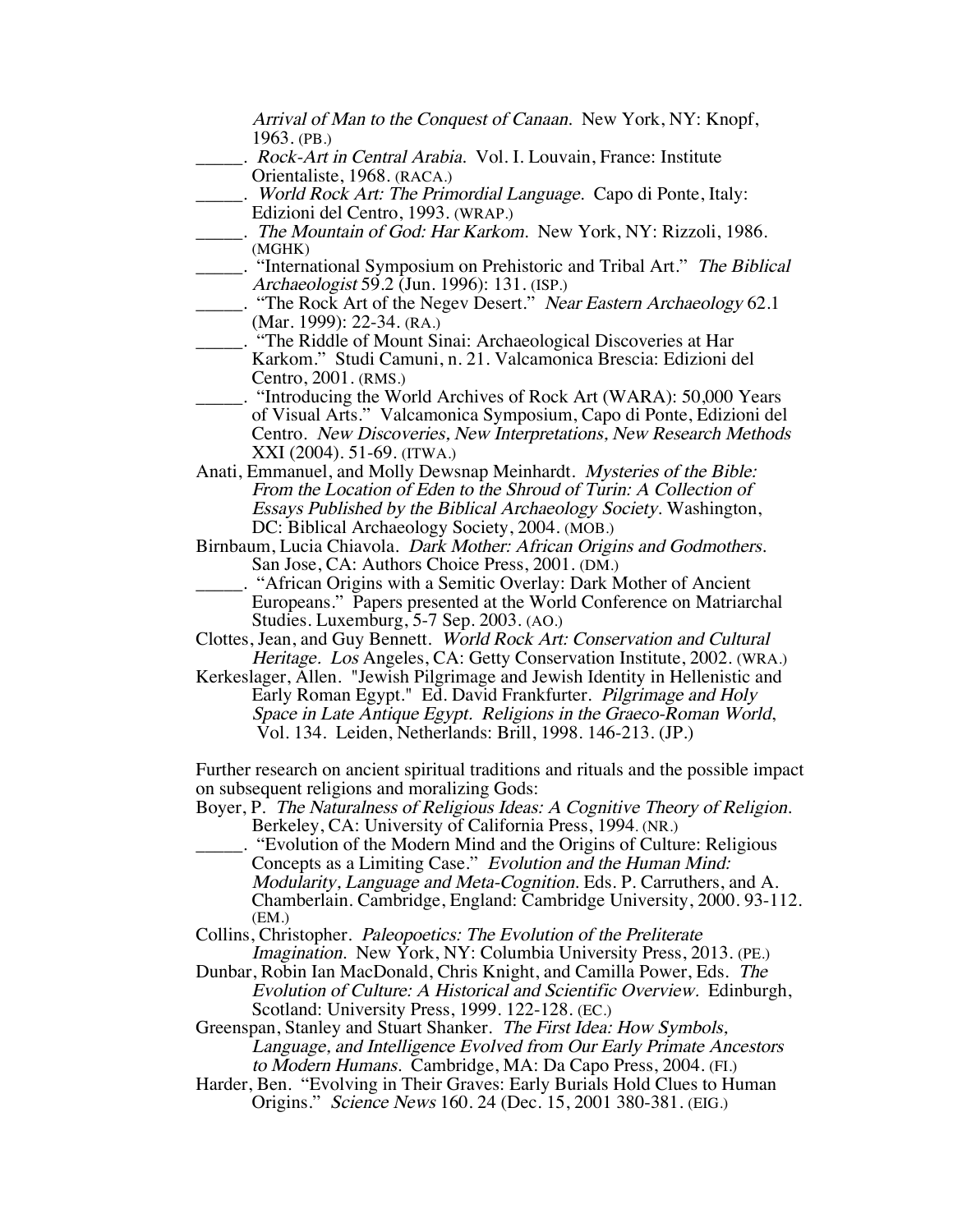- Joan, Eahr Amelia. "Ochre's Living Lineage: The Gyne-Morphic Bloodline of Spirituality." 2018. (OLL.)
- Mann, Charles. "The Birth of Religion." National Geographic 219.6 (Jun. 2011): 34-59. (BOR.)
- Mithen, S. The Prehistory of the Mind: A Search for the Origins of Art, Religion and Science. London, England: Thames and Hudson, 1996. (PMS.)
	- \_\_\_\_\_. "The Supernatural Beings of Prehistory and the External Symbolic Storage of Religious Ideas." Cognition and Material Culture: The Archaeology of Symbolic Storage. Eds. C. Renfrew, and Scarre, C. Cambridge, England: McDonald Institute for Archaeological Research. 1998. 97-106. (SB.)
- .. "Symbolism and the Supernatural." The Evolution of Culture: An Interdisciplinary View. Eds. R I. M. Dunbar, Chris Knight, and Camilla Power. New Brunswick, NJ: Rutgers University Press, 1999. 147-69. (SATS.)
- Marshack, Alexander. "On Paleolithic Ochre and the Early Uses of Color and Symbols." Current Anthropology 22.2 (Apr. 1981): 188-191. (POE.)
- McBrearty, S. "The Middle Pleistocene of East Africa." Human Roots: Africa and Asia in the Middle Pleistocene. Eds. Lawrence S. Barham, and K. Robson-Brown. Bristol, England: Published for the Centre for Human Evolutionary Research at the University of Bristol, by the Western Academic & Specialist Press, 2001. 81- 92. (MPEA.)
- Norenzayan, Ara, and Azim F. Shariff. "The Origin and Evolution of Religious Prosociality." Science 322.5898 (2008): 58-62. (OE.)
- Saiving, Valerie. "Androcentrism in Religious Studies." The Journal of Religion 56:2 (Apr. 1976): 177-197. (ARS.)
- Wright, Robert. The Evolution of God. New York, NY: Little, Brown, 2009. (EOM.)

Further research on trade routes: 3,000,000-1,000,000; 500,000-300,000, Dark Mother Tan-Tan of Morocco; 280,000-250,000, The Berekhat Ram Figure; 70,000, Blombos Cave and V Shaped Engraving; 50,000, African Homo Sapiens Migrations and Matrilineal Motherline; 30,000-25,000, Aurignacian Age; 30,000- 25,000, Goddess of Willendorf, Austria; 26,000, Grimaldi Caves; 25,000-20,000, Gravettian Age; 25,000, Caravanserai, Trade Routes, and Dark Mothers; 25,000- 20,000, Goddess of Laussel; 24,000, Dolni Vestonice; 23,000, Austrian Goddess of Lespugue; 10,000, Grotta dell'Addaura; 7000, Jericho, Canaan/Palestine: Mesolithic to Neolithic; 7000, Hieros Gamos; 6000, Sicilians to Malta; 5200, Malta and Gozo; 4700, Dolmens; 2200, Nahariyah and Ashrath-Yam; 1900-1800, Dawning of the African Alphabet and the Aniconic Goddess Triangle; 800, Tanit; 800, Carthage, Africa, the Goddess Tanit and Sacrifice; 750-650, Cybele and King Midas, Anatolia; 664-525, Neith and the Black Virgin Mary Temple at Sais, Egypt; 630-620, Goddess Kore, Izmir, Turkey; 600, Goddess Kaabou at Petra, Jordan plus Mecca, Saudi Arabia; 400, Cathedra Goddess Isis; and 370, Isis and Philae, Egypt. (RGS.)

Further research on renowned pilgrimage centers, African migration trade routes, and caravanserai: 25,000, Caravanserai, Trade Routes, and Dark Mothers; 12,000 Pamukkale/Hierapolis, Anatolia (Central Turkey); 3250, Scorpion Tableau, Earliest Egyptian Proto-Hieroglyphics; 3000, Tell Brak; 2200, Nahariyah and Ashrath-Yam; 1800, Re-Visioning Goddess Sarah and Abraham; 1750-1700, Goddess of Kultepe, Anatolia; 1000, Ephesus, Anatolia; 900-800, Ka Goddess,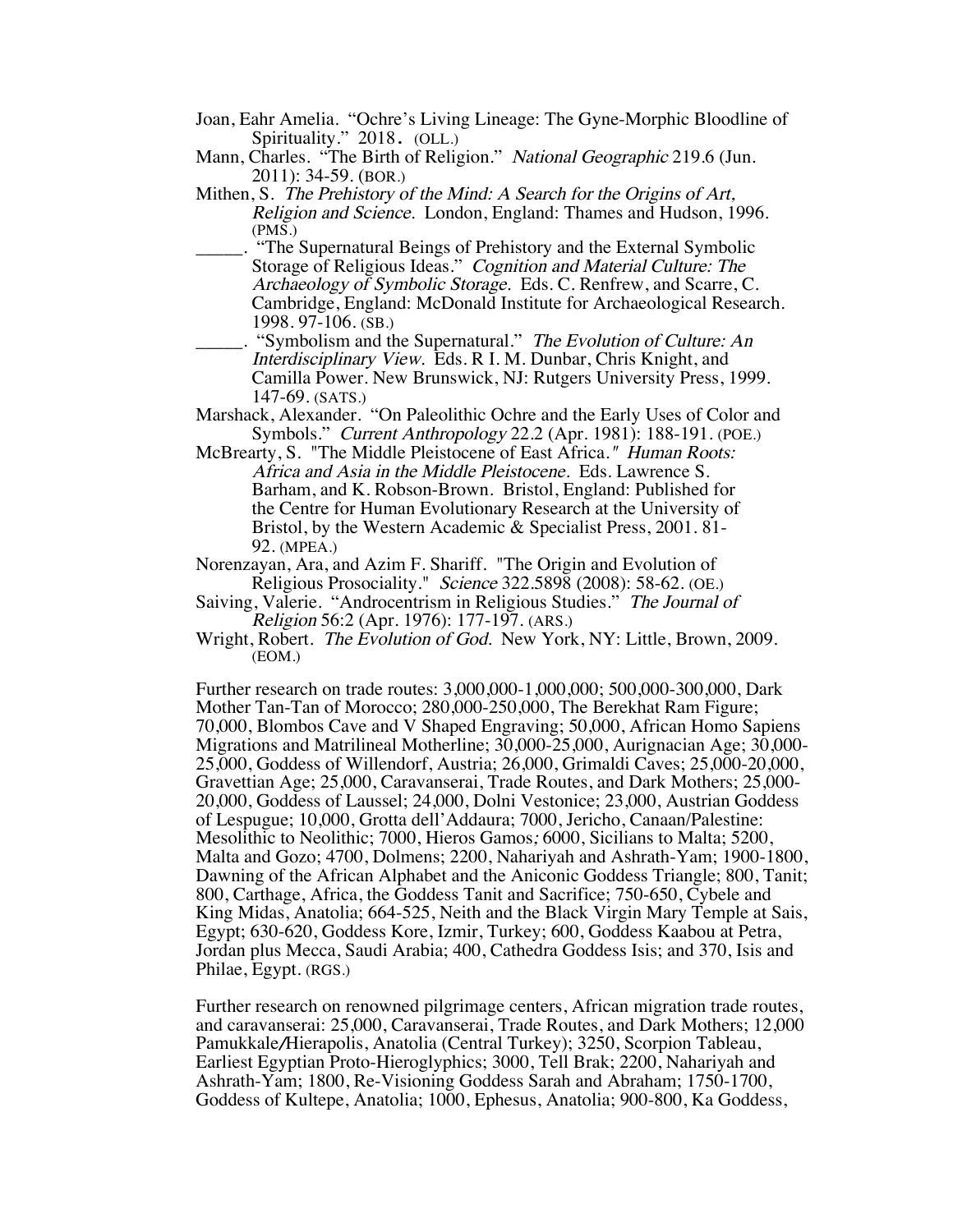Salamis, Cyprus; 900, Taanach, Canaanite Libation Stand; 800, Tanit; 800, Carthage, Africa, the Goddess Tanit and Sacrifice; 800-700, Kuntillet Ajrud and Khirbet El-Qom; 600-398, Astarte/Anat/Ashtaroth/Asherah/Ishtar and Yahweh, Egypt; 600, Goddess Kaabou at Petra, Jordan plus Mecca, Saudi Arabia; 370, Isis and Philae, Egypt; 323-30, Kom Ombo Temple; and 100, Mecca, the Ka'aba and Sacred Stones. (RGS.)

Further research on Anatolian Seljug Caravanserais and other key extended trade centers and routes throughout the ancient world:

- Lawler, Andrew. "Erbil Revealed." Archaeology 67.5 (Sep. Oct. 2014): 39. (ER: 39.)
- Yavuz, Aysil Tukel. "The Concepts That Shape Anatolian Seljug Caravanserais." Muqarnas, Vol. 14 (1997): 80-95. (CSA.)

To compare various time – lines plus creation myths that are gender – inclusive:

- Bakan, David. And They Took Themselves Wives. San Francisco, CA: Harper and Row: 1979. (ATT.)
- Bird, Phyllis A. Missing Persons and Mistaken Identities: Women and Gender in Ancient Israel. Minneapolis, MN: Fortress Press, 1997. (MPMI.)
- Callahan, Tim. Secret Origins of the Bible. Altadena, CA: Millennium Press, 2002. 30-55. (SOTB.)
- Gage, Matilda Joslyn. Ed. Sally Roesch Wagner. Woman, Church, and State: A Historical Account of the Status of Woman through the Christian Ages, with Reminiscences of the Matriarchate. 1893. Modern Reader's Edition. Aberdeen, SD: Sky Carrier Press, 1998. (WCS.)
- George, Arthur L., and Elena George. The Mythology of Eden. Lanham, MD: Hamilton Books, 2014. (TMOE.)
- Graham, Lloyd. Deceptions and Myths of the Bible. New York, NY: Carol Pub. Group, 1997. (DMB.)
- Kien, Jenny. Reinstating the Divine Woman in Judaism. Parkland, FL: Universal Publishers, 2000. (RDW.)
- Martos, Joseph, and Pierre Hégy. Equal at the Creation: Sexism, Society, and Christian Thought. Toronto, Canada: University of Toronto Press, 1998. (EAC.)
- Philpot, J. H. The Sacred Tree: or, the Tree in Religion and Myth. London, England: Macmillan, 1897. (ST.)
- Shryock, Andrew, Daniel L. Smail, and Timothy K. Earle. Deep History: The Architecture of Past and Present. Berkeley, CA: University of California Press, 2011. (DH.)
- Stanton, Elizabeth C. The Woman's Bible. Seattle, WA: Coalition Task Force on Women and Religion, 1974. (TWB.)
- Taussig, Hal. A New New Testament: A Reinvented Bible for the Twenty-First Century Combining Traditional and Newly Discovered Texts. Boston, MA: Houghton Mifflin Harcourt, 2013. (NNT.)
- Teubal, Savina J. Sarah the Priestess: The First Matriarch of Genesis. Athens, OH: First Swallow Press, 1984. (STP.)
	- Ancient Sisterhood: The Lost Traditions of Hagar and Sarah. Athens,
	- OH: Swallow Press, 1990. xxv. (ASLT.)
- Thompson, William Irving. The Time Falling Bodies Take to Light: Mythology, Sexuality and the Origins of Culture. London, England: Rider/Hutchinson, 1981. (TFB.)
- White, Lynn Jr. "The Historical Roots of Our Ecologic Crisis." Science 155.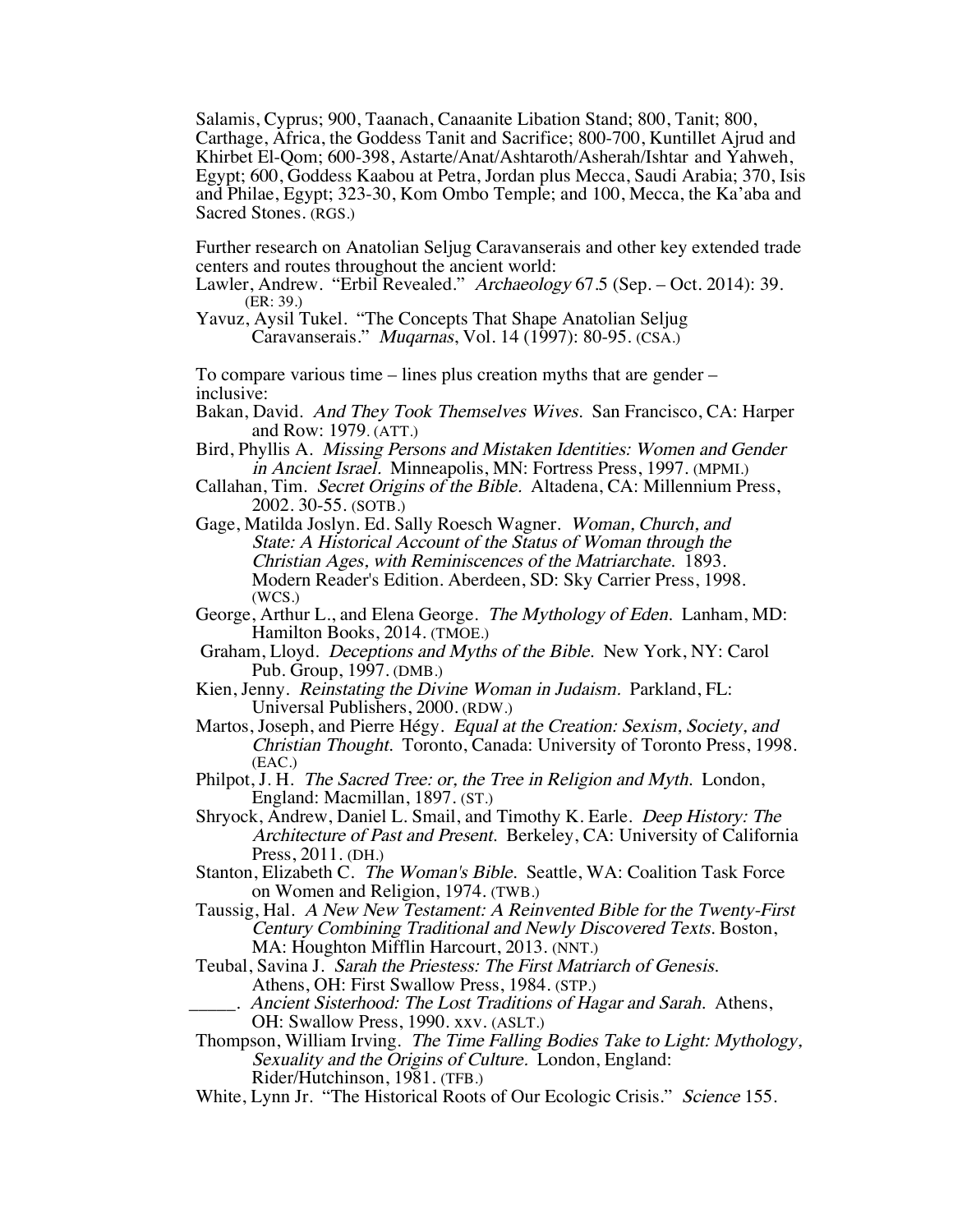3767 (Mar. 10, 1967): 1203-1207. (HRE.)

Further research on dolmens and menhirs: 4700, Dolmens; 10,000; and 10,000, Grotta dell'Addaura. (RGS.)

Further migration research \* and dating refinements:

Journey of Man. Dir. Jennifer Beamish. Eds. Clive Maltby, Gregers Sall, and Spencer Wells. Tigress Productions, Public Broadcasting Service (U.S.), et al. 1 videodisc (120 min.) PBS Home Video, 2004. (JOM.)

- Mitchell, Peter. African Connections: Archaeological Perspectives on Africa and the Wider World. Walnut Creek, CA: AltaMira, 2005. (ACA.)
- Stahl, Ann Brower, Ed. African Archaeology: A Critical Introduction. Malden, MA: Blackwell Pub., 2005. (AAC.)
- Zimmer, Carl. "The First Farmers." New York Times, Oct. 18, 2016: D31, D6. (TFF.)

\_\_\_\_\_. "Oldest Fossils of Homo Sapiens Found in Morocco, Altering History of Our Species." New York Times, Jun. 7, 2017: A6. (OFH.)

Zorich, Zach. "New Evidence for Mankind's Earliest Migrations."

- Archaeology 64.3 (May-Jun. 2011): 9-10, 66. (NEM.)
- \_\_\_\_\_. "Timelines: Tracking When Humans, Neanderthals, and Denisovans Crossed Paths – And What Became of Their Offspring." Archaeology 69.4 (Jul.-Aug. 2016): 33-35. (TT.)

\* Also see G. Connah's Forgotten Africa (2004).

IMAGE: MADABA MAP OF HOLY LAND: MADABA, JORDAN. PHOTO: © GSA. DESCRIPTION: THE MADABA MOSAIC MAP IN THE CHURCH OF ST. GEORGE IN MADABA, JORDAN IS THE OLDEST KNOWN CARTOGRAPHIC ILLUSTRATION OF THE HOLY LAND (ISRAEL AND PALESTINE) PLUS SYRIA AND THE EGYPTIAN NILE AREA. SLIDE LOCATION PETRA, SHEET 11, ROW 2, SLEEVE 4, SLIDE #11J, BCE. CO PET S11 R2 SL4 S11J. VS CO PET S11 R3 SL4 S7J. SHOT ON LOCATION: CHURCH OF ST. GEORGE IN MADABA, JORDAN: BRITISH MUSEUM, LONDON, ENGLAND. NOTE 1: FIELDWORK PROJECT 1989 AND 2002. IMAGE: MADABA MAP OF HOLY LAND: MADABA, JORDAN. PHOTO: © GSA. DESCRIPTION: THE MADABA MOSAIC MAP IN THE CHURCH OF ST. GEORGE IN MADABA, JORDAN IS THE OLDEST KNOWN CARTOGRAPHIC ILLUSTRATION OF THE HOLY LAND (ISRAEL AND PALESTINE) PLUS SYRIA AND THE EGYPTIAN NILE AREA. SLIDE LOCATION PETRA, SHEET 11, ROW 3, SLEEVE 1, SLIDE #24J, BCE. CO\_PET\_S11\_R3\_SL1\_S24J. ON LOCATION: CHURCH OF ST. GEORGE IN MADABA, JORDAN AT THE BRITISH MUSEUM: LONDON, ENGLAND.

NOTE 1: FIELDWORK PROJECT 1989 AND 2002.

IMAGE: SAINT CATHERINE'S MONASTERY: MOUNT SINAI, EGYPT. PHOTO GSA DESCRIPTION: AERIAL VIEW OF SAINT CATHERINE'S MONASTERY, MOUNT SINAI. SLIDE LOCATION BIB ARCH, SHEET 2, ROW 1, SLEEVE 4, SLIDE #26, BCE. CU\_BAR\_S2\_R1\_SL4\_S26.jpg CU\_BAR\_S2\_R1\_SL4\_S26\_ILL. LOCATION: MOUNT SINAI, EGYPT. PHOTO NOTE: ILLUSTRATION ENHANCEMENT, CHRISI KARVONIDES. PHOTO NOTE: © BIBLICAL ARCHAEOLOGY SOCIETY (1989).

IMAGE: STONE CIRCLES: GOLAN HEIGHTS, ISRAEL. PHOTO GSA DESCRIPTION: STONE CIRCLES IN GOLAN HEIGHTS, ORIGINALLY THE LEVANT. SLIDE LOCATION BIB ARCH, SHEET 1, ROW 4, SLEEVE 2, SLIDE #17, BCE.